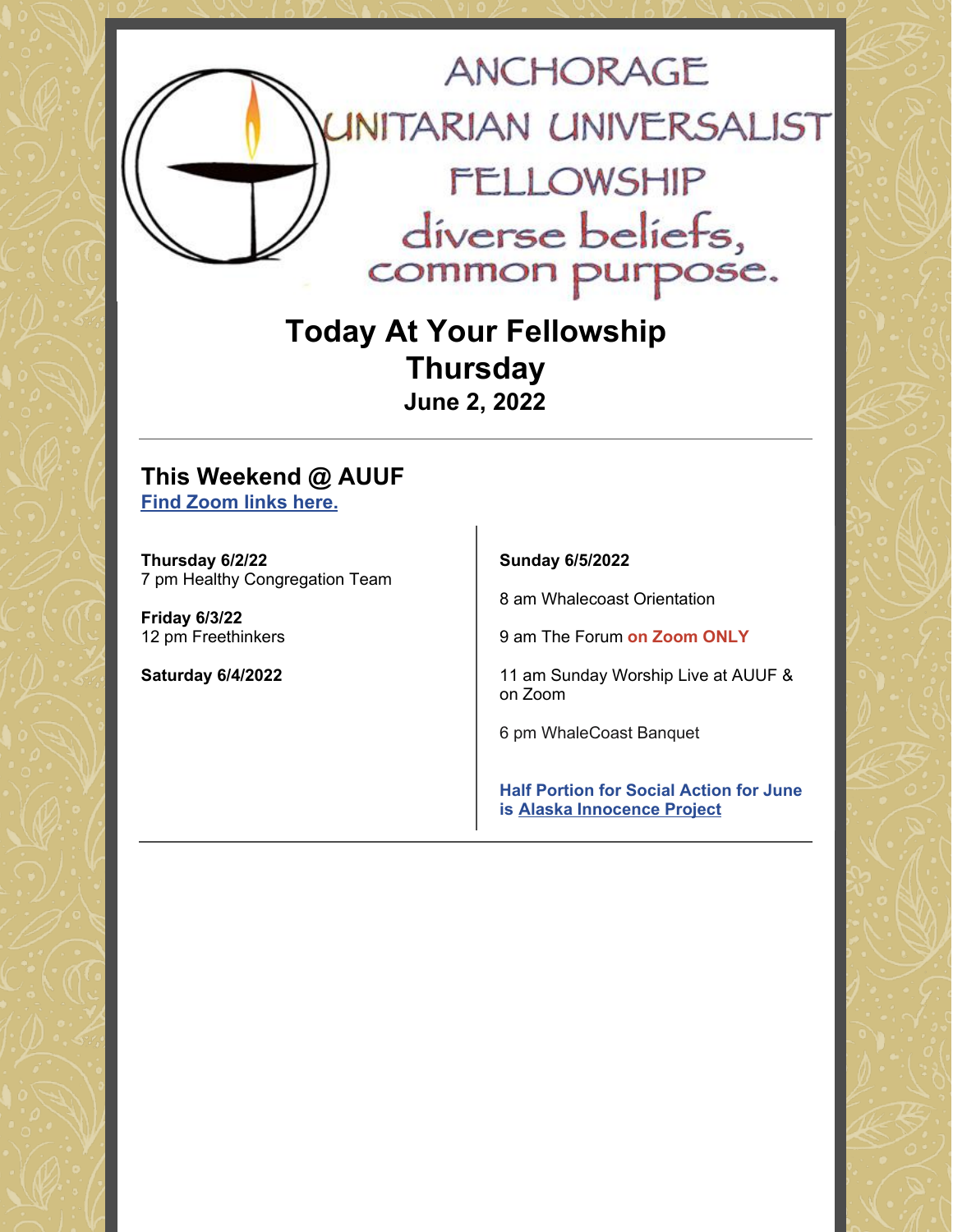



"New Approaches to Aging Well and Supporting Those with Persistent Pain" With Doug Eby, South Central Foundation VP

# **The Forum on Zoom ONLY**

**9 am Sunday, June 5**

**Click here to join on [Zoom.](https://www.anchorageuuf.org/sundayonzoom) Click here for [Speaker's](https://www.anchorageuuf.org/services-support) bio.**

# **June at the Forum**

We have four great Forum programs on tap for June, and they will all be Zoom-Only to make them easy to join from (almost) anywhere your summer weekends take you. **Speakers' bios and photos** can be accessed from the [AUUF](http://www.anchorageuuf.org) Home Page through the link at "Virtual Forum," or by going to "Sunday Services" under the pull-down menu for "Ministry."

On Sunday, **June 5** our speaker will be **South Central Foundation Vice President Doug Eby** . Doug is one of the most knowledgeable people in the state on health care issues, and this Sunday he is going to talk with us about **Aging Well**—about new approaches to this issue being implemented at South Central Foundation, and also about supporting those living with chronic or persistent pain.

The following Sunday, on **June 12**, our speaker will be **Christine Charbonneau**, speaking about *Life After Roe v. Wade* . For decades, Christine has been one of the most prominent national leaders in the fight for reproductive rights and women's healthcare issues. She will be joining us from Seattle, where she served as CEO of Planned Parenthood longer than anyone.

Our speaker for **June 19** is **Rich Curtner,** who served as the **Federal Public Defender for Alaska** and now in his retirement is serving as co-chair of the Alaska Black Caucus's Justice Committee. His talk is entitled "*The Killing of Bishar Hissan by the Anchorage Police Department, and Why We Need Police Body Cameras Now*." Bishar Hissan was a young man whose family had immigrated to Anchorage after fleeing civil war in Somalia. He was shot to death by APD officers while walking by himself along C Street near the Sullivan Arena after purchasing a toy gun. A short bio of him, and information about the process of creating policies for body worn camera program at APD, will be posted in advance of the Forum.

Finally, on last Sunday of the month, **June 26,** our speaker is **Heidi Lieb-Williams**. Heidi is Chair of the Governor's Council on Disabilities and Special Education, and will be s**peaking with us about autism**—a topic that she is very familiar with personally and professionally, and as she addresses in her [blog.](https://www.puzzledwithpurpose.net/blog/speaker-advocate-info)

Please help us decide about when and if we should transition to Forums that are back in the Fellowship's building by sending feedback to  $mckay@alaska.net$ , and as always, you can send your ideas for either programs or specific speakers to the Forum Committee Chair John McKay at [mckay@alaska.net](mailto:mckay@alaska.net), or pass them along to other Forum Committee members: Dennis Arashiro,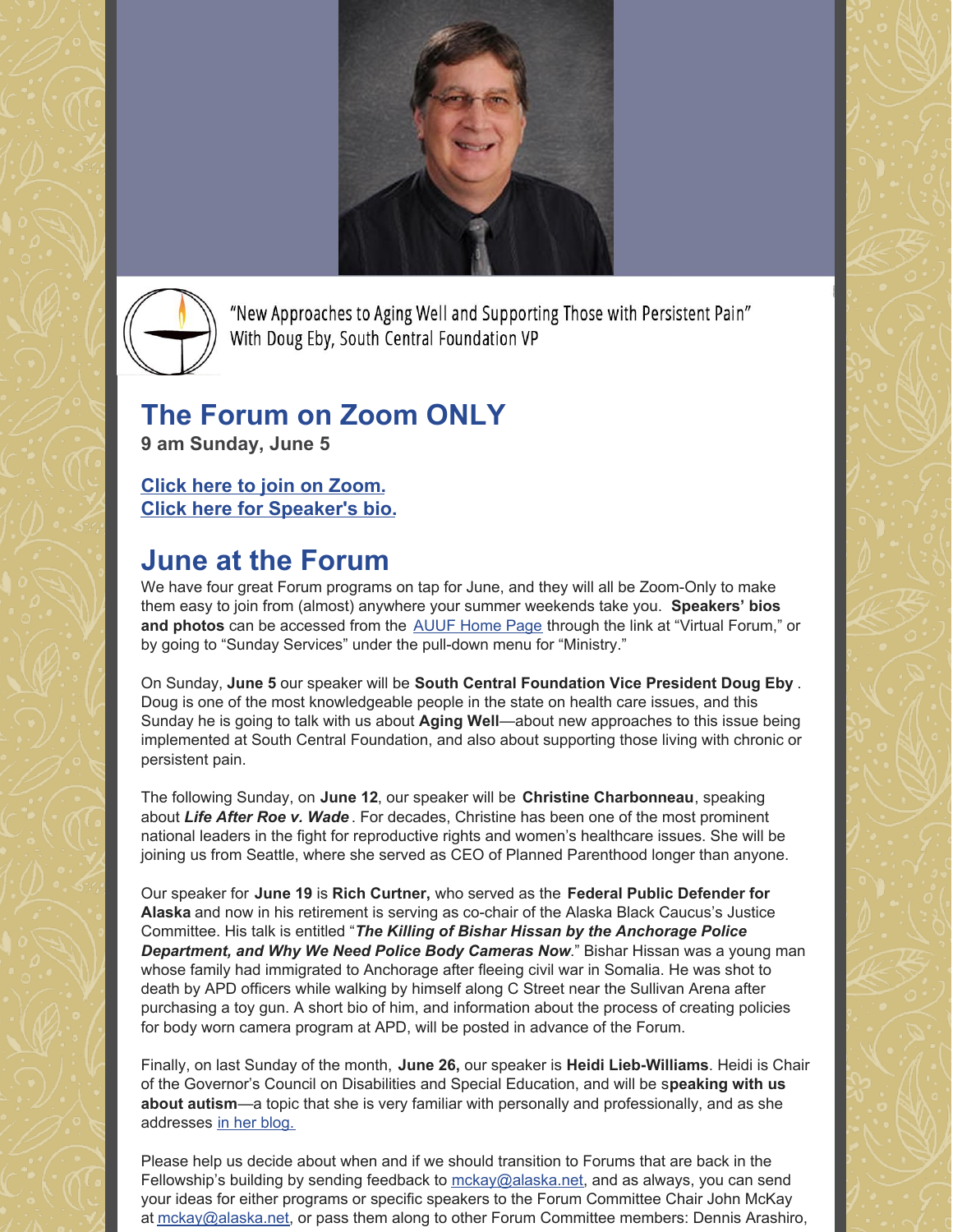James Dryden, Heather Flynn, and Lynn Hallquist, and Rev. Lise Adams Sherry

### **The Forum Will Be Zoom-Only Till Further Notice We Need Your Help and Feedback**

Change is hard, even if the change is just "returning to normal." We plan to continue bringing you interesting and informative Forums—that won't change. But as a courtesy to speakers and to help make things go more smoothly for all involved, including each of you and our volunteers, we have decided to continue with Zoom-only Forums until at least the end of June and maybe for the rest of the summer.

Click here to read the entire [article.](https://docs.google.com/document/d/1KURyQRhCAbz785VQJ26J0c4FHGvh0nwnnDK6AE7VKAE/edit?usp=sharing)





"Finding Blessings in the Chaos" Rev. Lise Adams Sherry and Barb Clark, Worship Associate

### **Sunday Worship Live at AUUF & on Zoom 11 am Sunday, June 5**

Another school shooting, people arguing about solutions, COVID killing over 1 million people in the US–there's so much to cope with and feel, sometimes it seems the only option for maintaining our sanity is to allow numbness to take over. But is that truly a long-term solution? Do we really want to go through our lives avoiding the pain, because in the process won't we avoid the joy as well?

### **Click here to join on [Zoom.](https://www.anchorageuuf.org/sundayonzoom) Click here for [Speaker's](https://www.anchorageuuf.org/services-support) bio.**



**UU WhaleCoast Guests at AUUF this Sunday, June 5**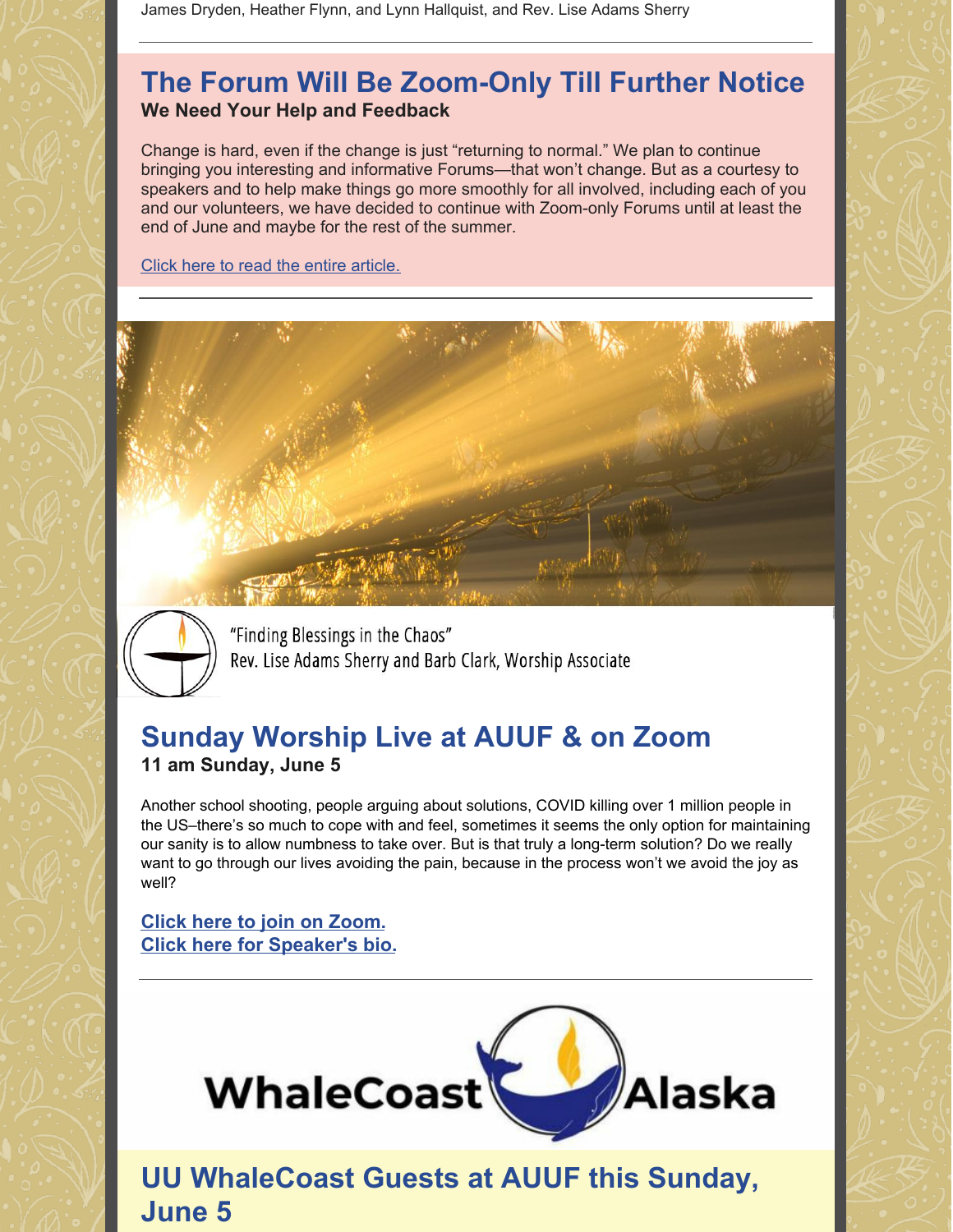Are you attending AUUF in person this Sunday? Be prepared to welcome the 42 UU WhaleCoast guests who will be joining us for the 11:00 am service! To keep everyone safe and comfortable, please wear a mask and maintain properly-distanced seating. Immediately after the service, there is a catered lunch arriving for our guests, so we will need to move tables and chairs into place so they can eat and be ready to depart by bus for the afternoon. Then they'll come back around 5:00 for the evening banquet being coordinated by Jane Gray. Many thanks to the 17 hosts offering comfy home stays that will earn AUUF some much-needed funds! A second WhaleCoast tour will come through Anchorage mid-week: June 29-30. Like the first tour, it's sold out for the maximum number of guests. We're short a few committed hosts, especially anyone who might have 2 or more beds, so let me know if you can help. We're also still in need of someone to organize/supervise the Thurs. June 30 banquet and I would heartily welcome anyone who might enjoy tackling this one-time, short-term project. Thanks to one and all!

Denise Martin dulcimer.diva@gmail.com.

Pick up information sheets at AUUF, or visit the AUUF [fundraiser](https://www.anchorageuuf.org/fund-raisers) page or [WhaleCoast](https://whalecoastak.org) website, for general tour information and Covid protocols.

## **SUMMER Religious Exploration Happenings**

We will meet outside at the 11:00 am service this summer. Volunteers are needed for fun play and craft activities in July and August. Call Rosene to share ideas.

#### **JUNE**

6/5 With Rosene, Contemplation room, spiritual practice activities

6/12 With Rosene, Roxaboxen, Building houses in the woods

6/19 With Mary, Tikishla Park playday, walk to the park

6/26 With Rosene, Stream Exploration, water play - wear boots

#### **JULY**

7/3 NO Religious Exploration

7/10 With Rosene, Contemplation room, spiritual practice activities

7/17 With Koala - Visit Koala & Susan's farm, walk in the neighborhood

7/24 TBA

7/31 TBA

#### **AUUF Peace Camp happening July 18-22!**

There are still a few spots available in the Elementary and Middle School tracks. Registration forms are available at AUUF or at the website. Looking for volunteers to help with bike excursions. IF you love biking, consider this a great match with your talents. Bike rides happen daily in both age groups. Contact Rosene, Elayne or Andee.

**CYRE is looking for some people interested in being part of the RE Team for '22-'23.** We are beginning to plan for a more normal year, next year and would love your ideas and help. We also need loving adults to be class leaders as we provide the experiences and joy of Unitarian Universalism for our children and families.

Contact Rosene Beachy, DLRE or Elayne Hunter.

### **Freethinkers**

#### **12 pm Friday, June 3**

Join the Freethinkers every Friday at noon (a zoom meeting, accessed through the AUUF website) for a good discussion and much camaraderie. If you're only just curious please join us anyway; no need to be up-to-date on the current book-read. I promise we don't bite, and we will welcome you. (Yes!) Currently we're reading Lifespan, Why We Age – And Why We Don't Have To, by David Sinclair (We're up to chapter 4, so we haven't gotten very far). A provocative book and a great catalyst for much debate. Is aging really a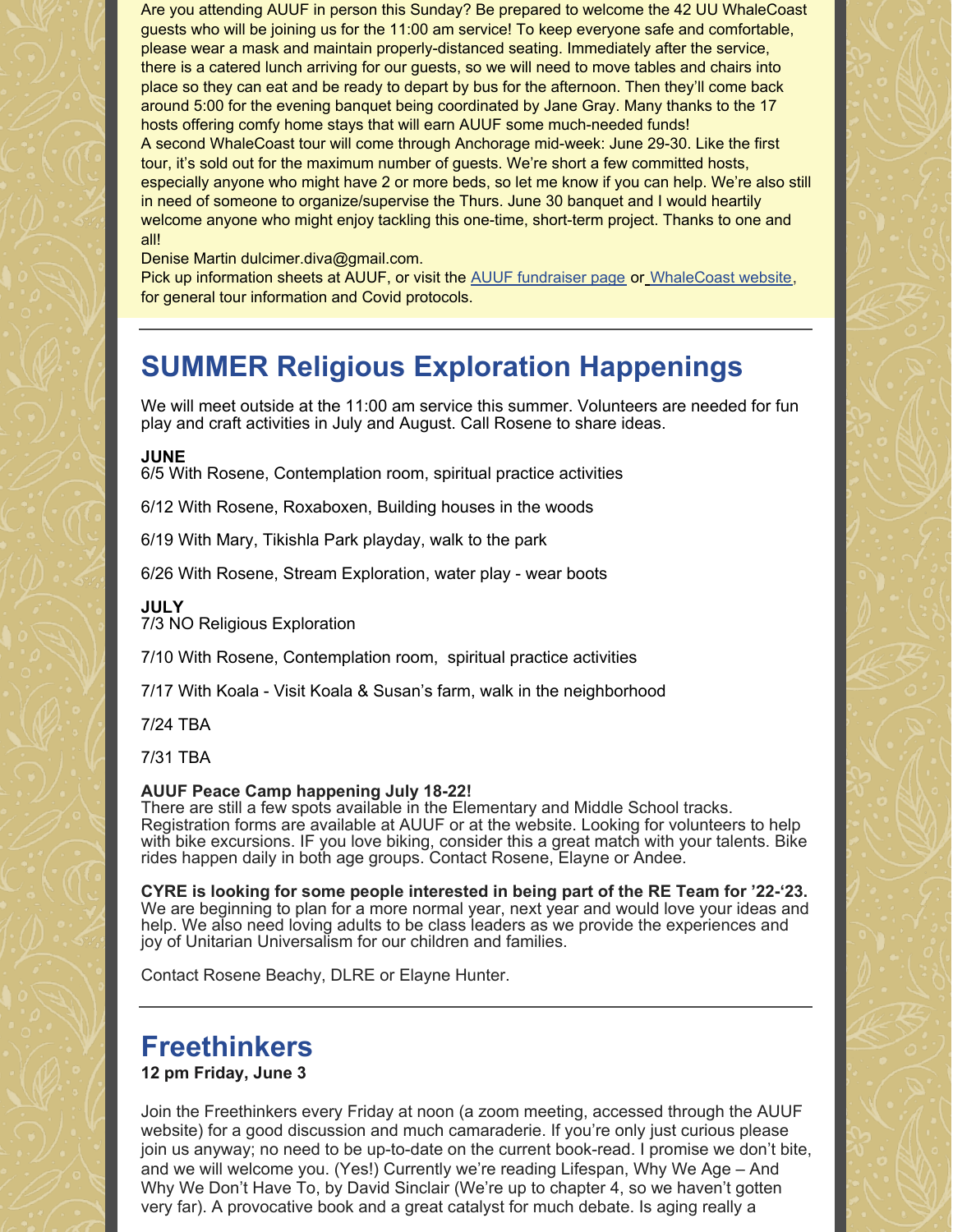disease to be cured? Can we really live to 120 *without illness and with vitality*? Many research scientists think so! Is that crazy, or what? Join the Friday discussion, bring your suitcase full of skepticism if you wish, for a robust examination of the author's almost unbelievable premise. And win door prizes! (Okay, okay, we don't have door prizes, but if we ever get to meet in person again we'll at least lure you with cookies.) **Wray** 

Click here to read [more.](https://docs.google.com/document/d/1D2Agt2ZbhVAJKG2eHZiqXPkO_09KSyAY89coda9B0ZU/edit?usp=sharing)

# **Fire Pit Chat at AUUF Wed., June 15th**

**6:30-8 pm Wednesday, June 15th**

Are you new to AUUF or would just like to hang out with other AUUFers? Come on Wednesday, June 15th to the fire pit at AUUF and hang out with some of the Connections Team to learn more about AUUF and get to know each other. If there isn't a "burn ban" being enforced, you can bring food to cook over the fire. We'll bring stuff for s'mores and maybe hot dogs. June 15th from 6:30- 8 pm. Hope to see you there! If weather is terrible we can go inside.

# **Director of Lifespan Religious Exploration Job Opening**

**Job [Description](https://docs.google.com/document/d/1KaqAM5hJUiNjFws2ZzBgc-5yv19MNb9F/edit?usp=sharing&ouid=102381742394212056852&rtpof=true&sd=true)** Letter to [Applicants](https://docs.google.com/document/d/1SPxGoNCbAj-StpTkNW2eXVaJvPm9Fkdx/edit?usp=sharing&ouid=102381742394212056852&rtpof=true&sd=true) from Rev. Lise

# **Volunteers Needed at the Airport Heights Elementary School Garden**

**Wednesdays, 1:00-3:00 pm**

Want to get to know our neighbors at the Airport Heights Elementary School? Volunteers are needed all summer long to help take care of the school garden and greenhouses. Come any Wednesday, 1:00-3:00 pm, and bring your gloves!

For questions or more information, contact the garden liaison, Kim Millett, at 518-495- 8209.

## **Anchorage Bahai Center**

**A Celebration/ a Conversation Building Vibrant Communities**

1-5 pm June 4, 2022 1207 E. 74th Ave.

One of many conferences in Anchorage and throughout the world exploring the oneness of humanity, the vision for the betterment of the world, and how we can create strong vibrant communities... together.

Music, art, games & discussion. All activities are designed with families in mind. Children and youth of all ages are welcomed into all activities with adults of all ages. For information or registration (helpful but not required): aatc@akbnc.org

Click the link [below](https://drive.google.com/file/d/1XR4IXRoC7ZzR1qaidzMvF8P9ltleUEKK/view?usp=sharing) to see the flyer.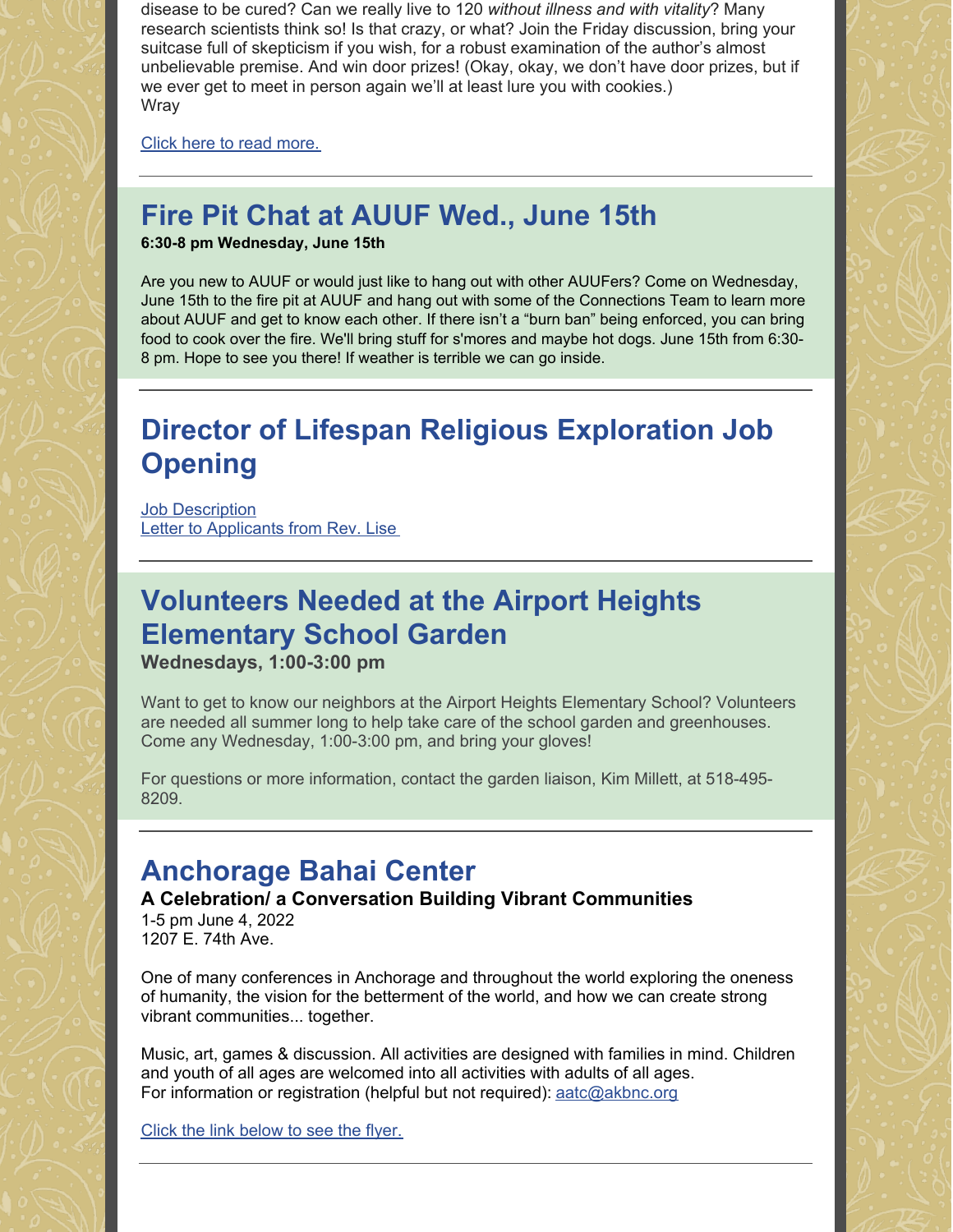

# **Support Anchorage PRIDE!!!**

Hi all,

It looks like there isn't going to be a Pride Parade this year in Anchorage, although there are going to be a couple of events to celebrate and affirm our LGBTQ+ friends and family. One of these is the Rainbow Run on June 14, 2022 (the virtual race is a week-long event). It's a 5K run/walk with prizes for the most creative costumes.

I just signed up!!! Come join me. I also created an "Anchorage Unitarian Universalist Fellowship" Team, so when you sign up you can join that as well. I've been in conversation with other AUUF folks about getting AUUF t-shirts and carrying our banner for this and other events. Check-in with the Program Council folks to see if they decided anything about t-shirts at their meeting on June 24, or look in TAYF for more information.

Click this link to sign up and find out more [information.](https://runsignup.com/Race/AK/Anchorage/AKRainbowRun)

Yours in fellowship, Rev. Lise

## **Communications Specialist summer hours & TAYF Publication Guidelines**

Hi, Kelly Spring here,

Just a reminder, my remote office hours are Monday, Wednesday, Thursday & Friday 9 am- 1 pm AK. I will not be working on Tuesday for the next 7 or so weeks.

#### **Other important communications info:**

The deadline for inclusion in TAYF is Thursday at 9 am. We can no longer make exceptions.

Please review these [communications](https://docs.google.com/document/d/16oiuhwxP7JgTDFUMBvTtbG5lVj3uI-HdfHdxzLXs3bE/edit?usp=sharing) guidelines for calendaring, TAYF, and Zoom requests.

Please submit your TAYF [articles](https://www.anchorageuuf.org/communications) here. Please submit a Zoom [request](https://www.anchorageuuf.org/communications) here.

# **June Half Portion offering goes to Alaska Innocence Project**

Half-potion for June 2022: The Alaska Innocence Project (AKIP) The Alaska Innocence Project is the only organization in Alaska solely dedicated to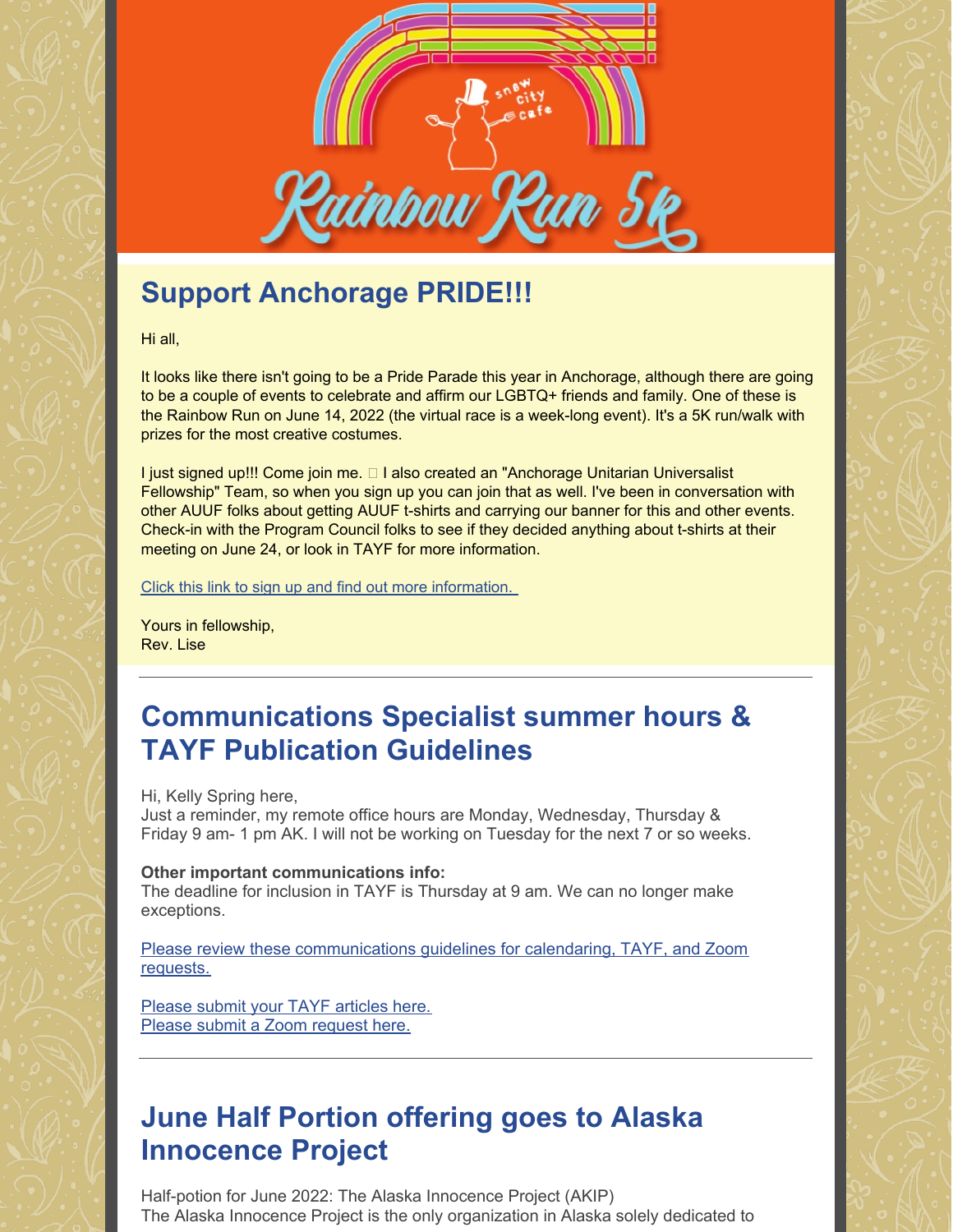identifying, freeing and exonerating those individuals wrongfully convicted in the state. We receive requests to review claims of innocence from all over the State. The cases we review involve all types of criminal cases, arising out of all types of situations that can lead to wrongful convictions.

As part of AKIP's efforts to discover wrongful convictions in Alaska, we have undertaken an outreach program in rural Alaska. As a result of the size of Alaska, the remoteness of many of the villages, and the transience of many of those in the legal field, AKIP believes that wrongful convictions occur more often in the Bush. Because of the differences in cultures, we further believe many of those wrongful convictions go undiscovered. We are working to specifically identify these cases.

AKIP is a free-standing, non-profit organization, reliant on donations to fulfill its mission. Most of the funding AKIP receives is from individual donations. During covid, we were unable to hold our traditional fundraisers, which highlighted why generosity like that shown by AUUF is so important to us. Thank you so very much.

> **Go to [anchorageuuf.org](http://anchorageuuf.org/) Click on the Half-Portion note at the bottom of the home page. Enter your donation under "Half-Portion for Social Action"**

### **Our AUUF Covenant**

 $Together...$ 

We seek to be an open and welcoming community. We strive to listen deeply and speak with one another and to our larger community with consideration and respect.

We hold each of us and all of this amazing world worthy of our attention, compassion and care. Together we are Anchorage Unitarian **Universalist Fellowship.** 





Anchorage Unitarian Universalist Fellowship | (907) 248-3737 Minister, Rev. Lise Adams Sherry, 907-248-3737 x2, [revlise@anchorageuuf.org](mailto:revlise@anchorageuuf.org) Office hours: Usually Tues, Th & Fri 10 am -- 2 pm